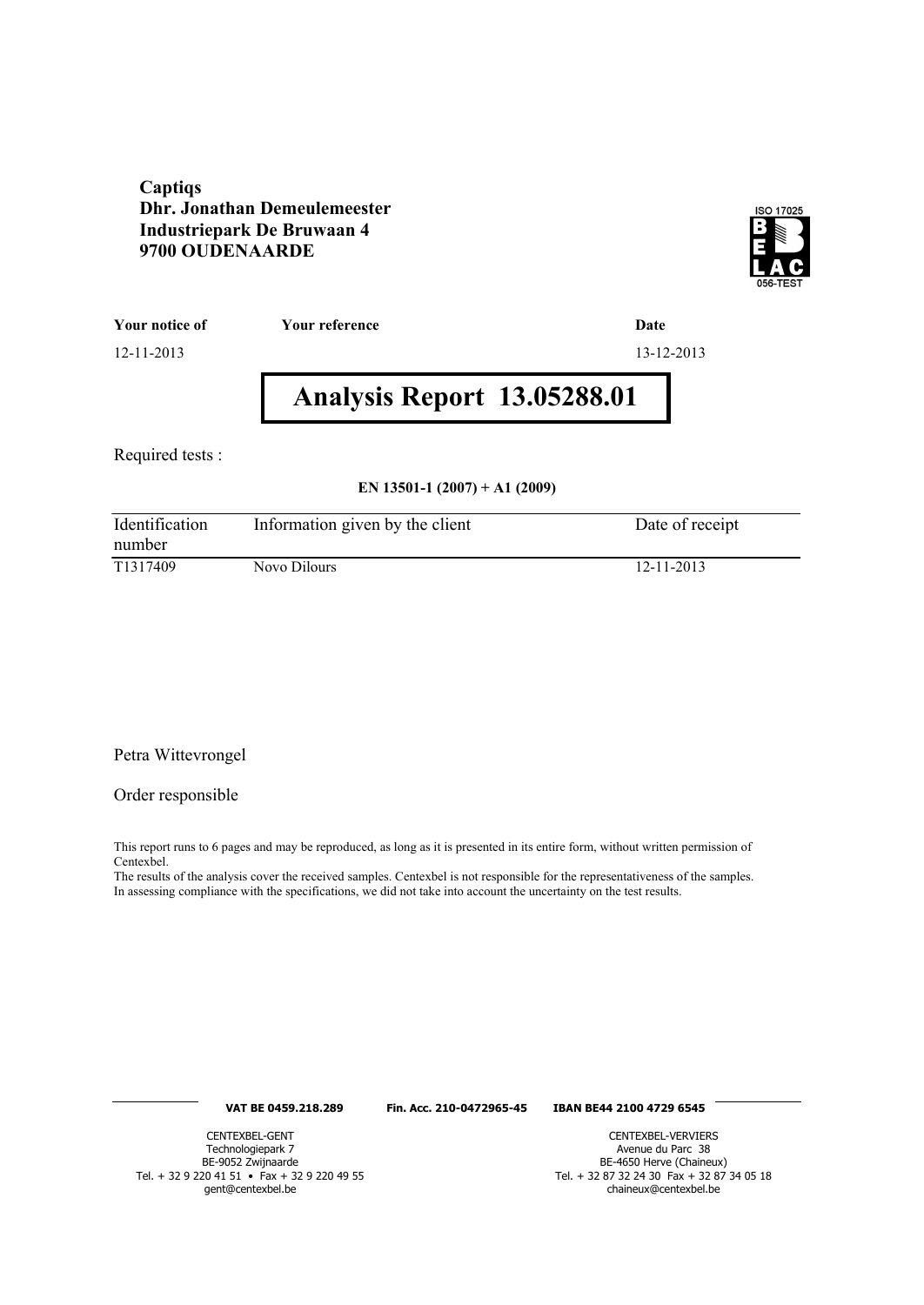## **Reference: T1317409 - Novo Dilours**

# *Information given by the client*

| Product standard     | EN 13501-1 $(2007) + A1 (2009)$ |
|----------------------|---------------------------------|
| FR treated           | no                              |
| FR-surface treatment | no                              |
| Type of manufacture  | Pile needle felt                |
| Use-surface          | PP                              |
| Backing layer        | Latex                           |
| Total mass           | 770 $g/m^2$                     |
| Pile thickness       | $5 \text{ mm}$                  |
| Total thickness      | 5.5 mm                          |
|                      |                                 |

# **Notified body No: 0493**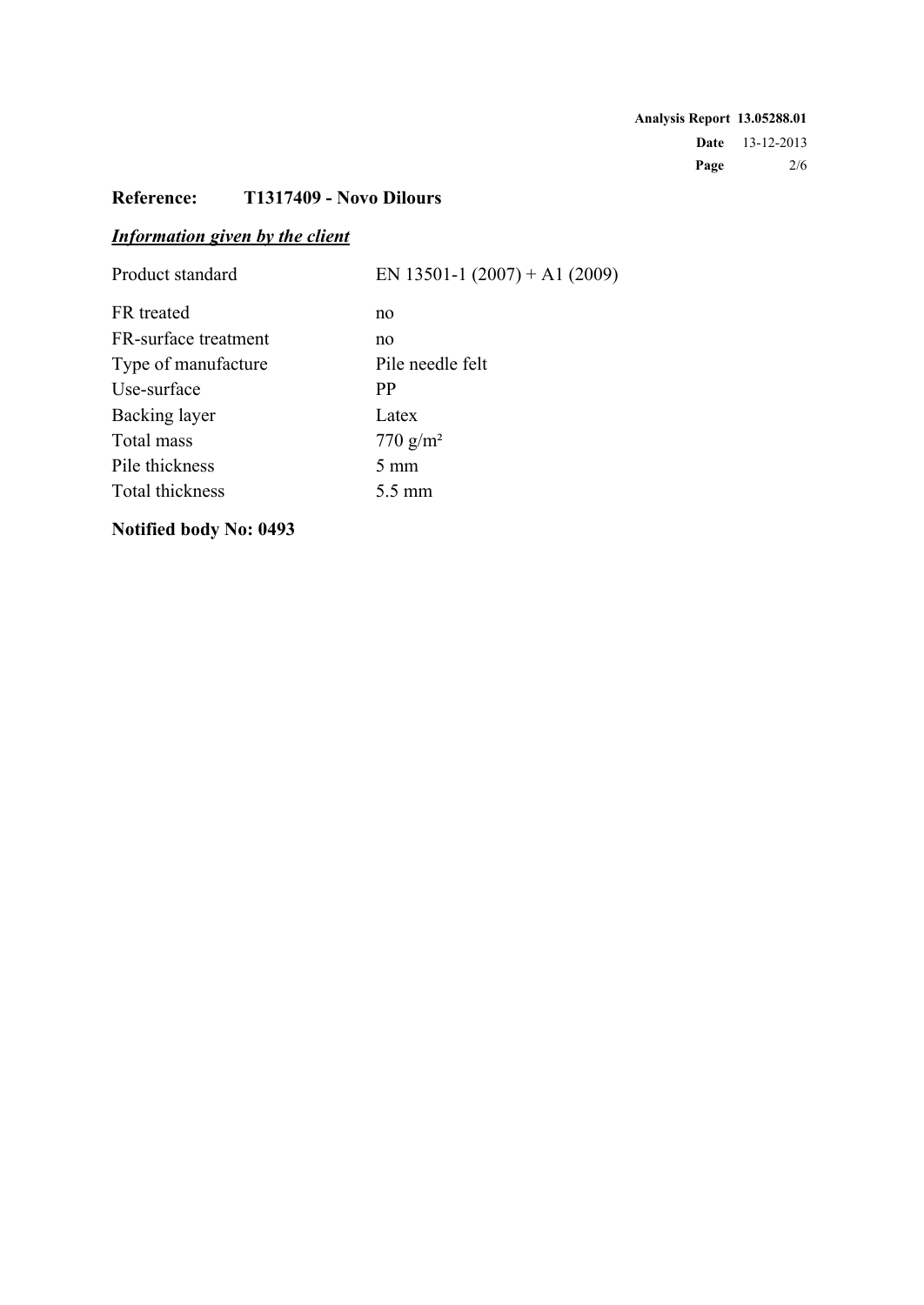#### **Reference: T1317409 - Novo Dilours**

### *Reaction to fire tests – Ignitability of building products subjected to direct impingement of flame - Single-flame source test*

Product standard EN 13501-1 (2007) + A1 (2009)

Classification of textile floor coverings in accordance with EN 14041 (2004) § 4.1.4

"The textile floor coverings listed in Table 2, in the end uses identified in the table, are

classified without further testing (CWFT) in the classes shown and do not require testing in

respect of these end uses and classes".

|  |  | Table 2 – Classes of reaction to fire for textile floor coverings, classified without further testing |  |  |
|--|--|-------------------------------------------------------------------------------------------------------|--|--|
|  |  |                                                                                                       |  |  |

| Floor covering type <sup>1</sup>                                               | <b>EN</b> product<br>standard | <b>Class<sup>3</sup></b> Floorings |
|--------------------------------------------------------------------------------|-------------------------------|------------------------------------|
| Non-FR machine-made wall-to-wall carpets and pile<br>carpet tiles <sup>2</sup> | <b>EN 1307</b>                | Eп                                 |
| Non-FR needled textile floor coverings without pile <sup>2</sup>               | EN 1470                       | Eп                                 |
| Non-FR needled textile floor coverings with pile <sup>2</sup>                  | EN 13297                      | $E_{fl}$                           |

1) Floor covering glued or loose laid over a Class A2-s1,d0 substrate

<sup>2)</sup> Textile floor coverings having a total mass of max.  $4.8 \text{ kg/m}^2$ , a minimum pile thickness of 1,8 mm (ISO 1766) and

- a surface of 100% wool
- a surface of 80% wool or more 20% polyamide or less
- a surface of 80% wool or more 20% polyamide/polyester or less
- a surface of 100% polyamide
- a surface of 100% polypropylene and if with SBR-foam backing, a total mass of
- $> 0.780 \text{ kg/m}^2$ . All polypropylene carpets with other foam backings are excluded.
- Class as provided for in Table 2 in the Annex to Decision 2000/147/EC.

#### **Classification Class Class Class Class Ef**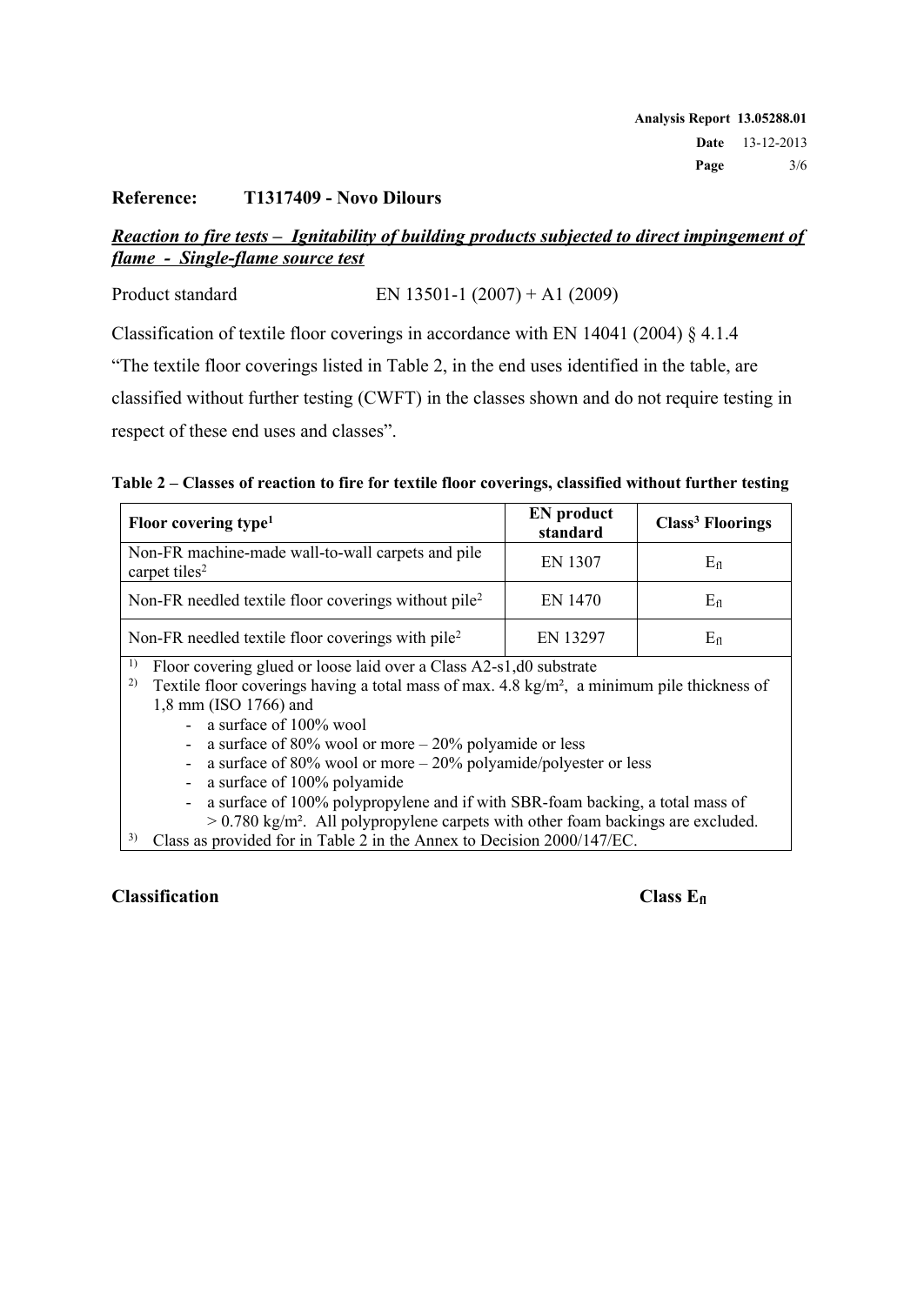### **Reference: T1317409 - Novo Dilours**

### *Reaction to fire tests for floorings - Determination of the burning behaviour using a radiant heat source*

| Date of ending the test     | 12-12-2013                                         |
|-----------------------------|----------------------------------------------------|
| Standard used               | EN ISO 9239-1 (2010)                               |
| Product standard            | EN 13501-1 $(2007) + A1 (2009)$                    |
| Deviation from the standard |                                                    |
| Conditioning                | 23 $\degree$ C, relative humidity 50%              |
|                             | Minimum 14 days or until constant mass is achieved |

The test results relate to the behaviour of the test specimens of a product under the particular conditions of the test: they are not intended to be the sole criterion for assessing the potential fire hazard of the product in use.

#### **Test specimen**

| Substrate       | Fibre cement board - density $(1800 \pm 200)$ kg/m <sup>3</sup> |
|-----------------|-----------------------------------------------------------------|
| <b>Mounting</b> | Loose-laid                                                      |
| Cleaning        | Specimens have not been cleaned                                 |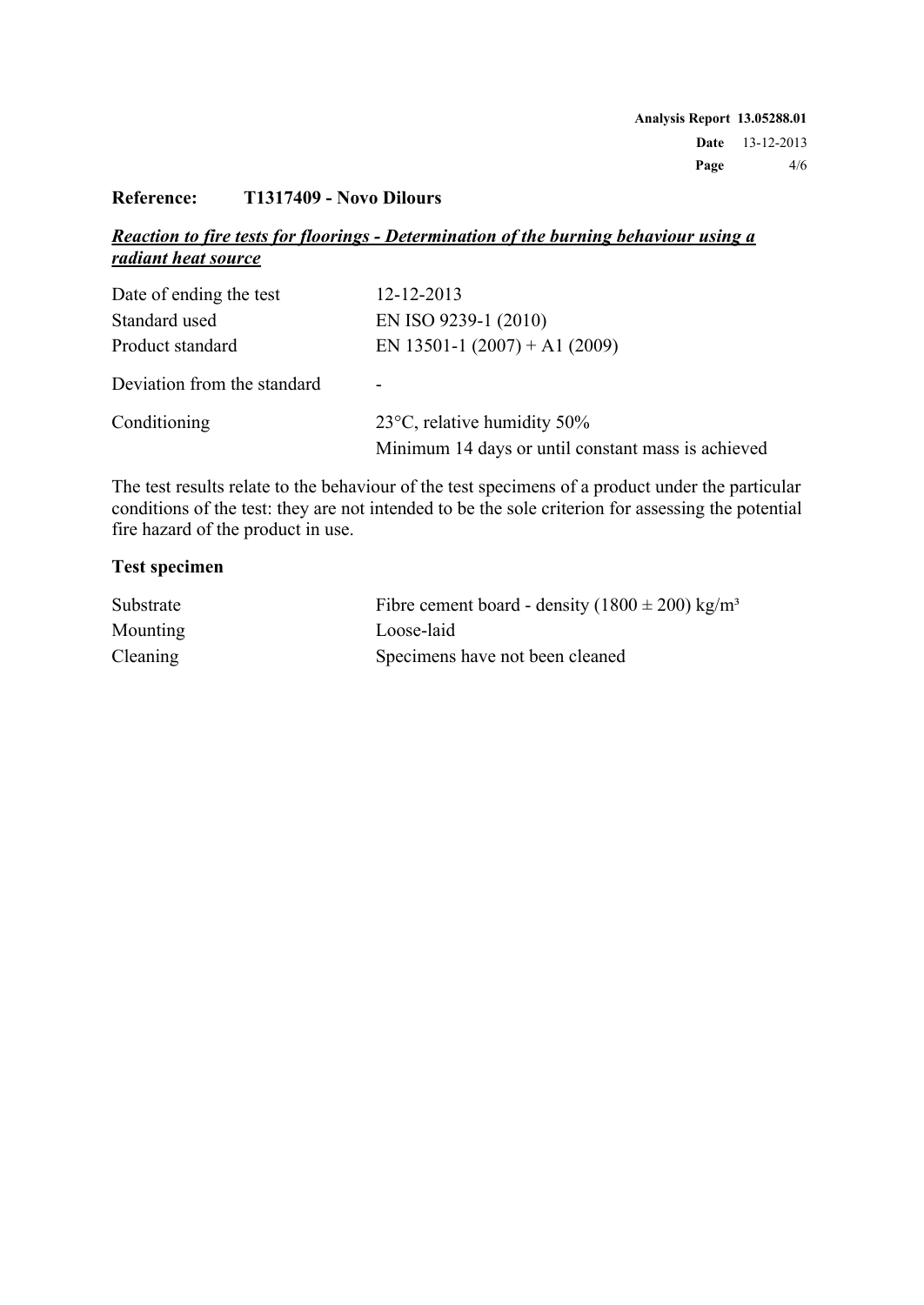|         |                  | Flame spread distance (cm) | <b>Flame</b> time | Heat<br>flux $*$               |          |
|---------|------------------|----------------------------|-------------------|--------------------------------|----------|
|         | $10 \text{ min}$ | 20 min                     | 30 min            |                                | $kW/m^2$ |
| Length  |                  |                            |                   |                                |          |
| #1      | $\leq$ 11        | $\leq$ 11                  | $\leq$ 11         | $12 \text{ min } 00 \text{ s}$ | >11      |
| Width   |                  |                            |                   |                                |          |
| #1      | 14               | 14                         | 14                | $12 \text{ min } 00 \text{ s}$ | 10.4     |
| #2      | 11               | 11                         | 11                | $12 \text{ min } 00 \text{ s}$ | 10.7     |
| #3      | 11               | 17                         | 17                | 13 min 55 s                    | 10.0     |
| Average |                  |                            |                   |                                | 10.4     |

Radiant heat flux

\* Heat flux at the time of flame extinguishment or after a test duration of 30 minutes.

| Fire classification in accordance with EN 13501-1 $(2007) + A1 (2009)$ |                        |                                                      |  |  |
|------------------------------------------------------------------------|------------------------|------------------------------------------------------|--|--|
| Class                                                                  | EN ISO 11925-2 or CWFT | EN ISO 9239-1<br>(test duration = $30 \text{ min}$ ) |  |  |
| $B_{fl}$                                                               | En                     | heat flux $\geq 8.0$ kW/m <sup>2</sup>               |  |  |
| $\mathrm{C}_{\mathrm{fl}}$                                             | Efi                    | heat flux $\geq$ 4,5 kW/m <sup>2</sup>               |  |  |
|                                                                        |                        | heat flux $\geq$ 3,0 kW/m <sup>2</sup>               |  |  |

# Smoke production: Light attenuation

|         | Maximum $(\% )$ | Total (%.min) |
|---------|-----------------|---------------|
| Length  |                 |               |
| #1      |                 | 63            |
| Width   |                 |               |
| #1      |                 |               |
| #2      |                 | 25            |
| #3      |                 | 12            |
| Average |                 |               |

| Additional classification in accordance with EN 13501-1 $(2007) + A1 (2009)$ |  |  |
|------------------------------------------------------------------------------|--|--|
| smoke production $\leq 750\%$ min                                            |  |  |
| smoke production $> 750\%$ min                                               |  |  |